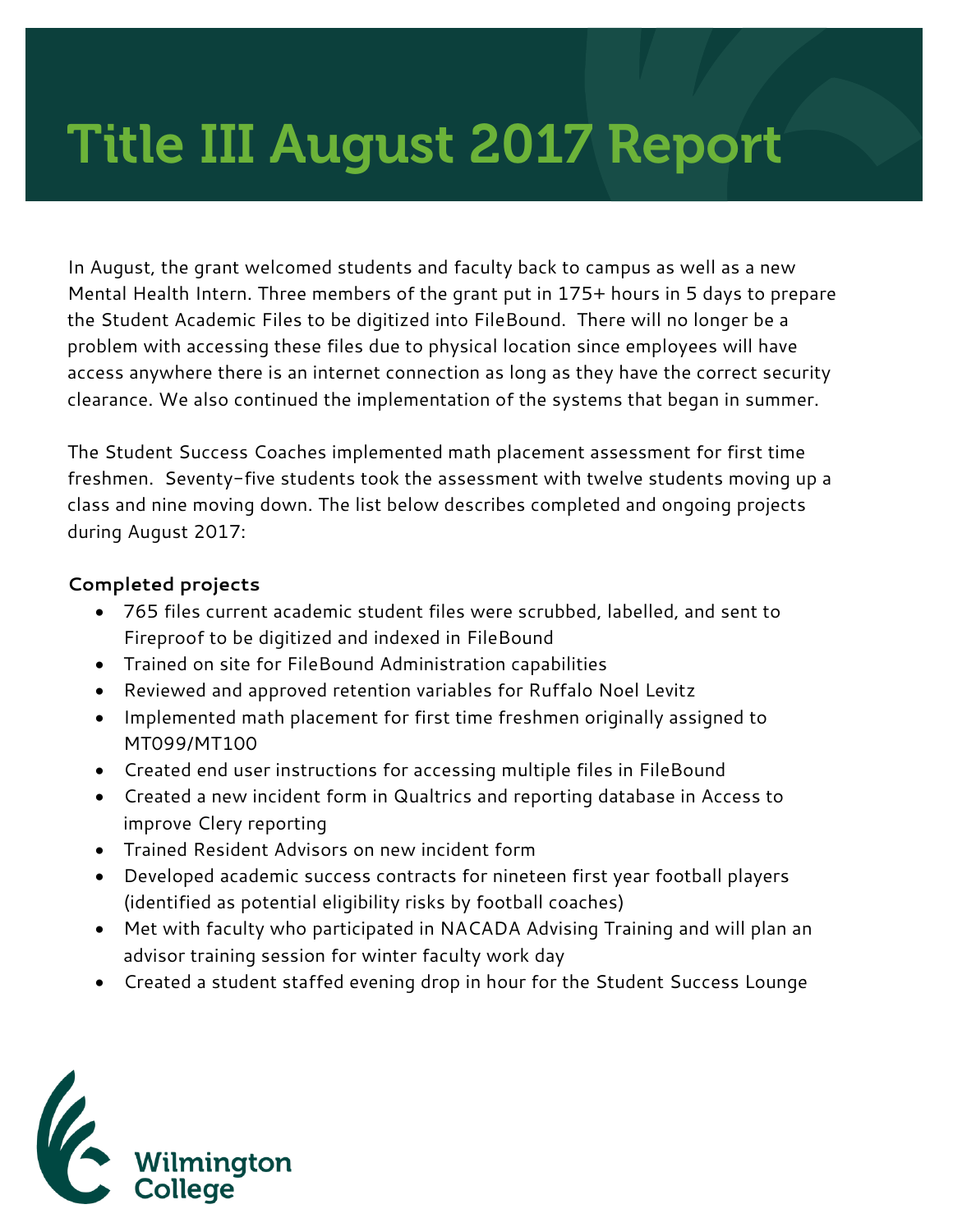# **Ongoing projects**

- Implementation of retention CRM with Nuro
- Implementation of Student Retention Predictor and surveys with Ruffalo Noel Levitz
- Working with Director of Multicultural Affairs to restructure multiple mentorship programs into a stronger cohesive program
- Continued development of retention database
- Collaboration with Vicky DeSensi on Campus Mental Health Action Plan
- Providing data to HLC Visit Committee
- Teaching ID100 course: Self-authoring for goal development and programs on time management, strength identification, self-motivation, mental and physical health
- Visiting GL125 and other classes to introduce the students to services and discuss positive student habits

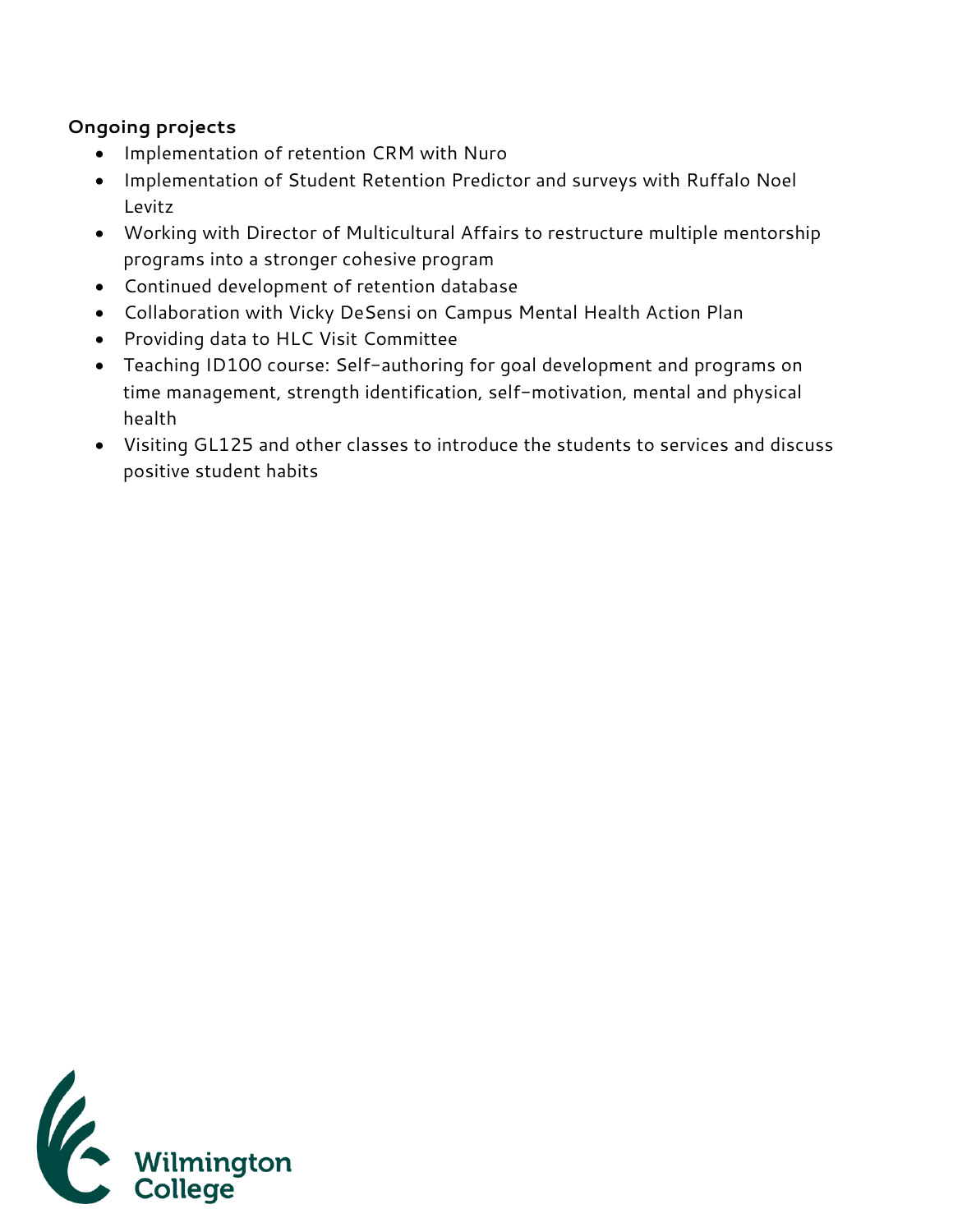# **Student Contact Update: Student Success Coaches**

August means the return of continuing and first time students. The Students Success Coaches started their initial checking meetings with students on probation. They also handled students deciding to not return to Wilmington by processing withdrawals and interviewing the students. The SSCs helped students navigate the first week questions and decisions as can be seen by the high Reason for Contact numbers for "Advising Problem/Scheduling" and "Other".

| <b>Method of Contact</b>            | #  |
|-------------------------------------|----|
| Email                               | 27 |
| In person                           | 52 |
| Other                               | 5  |
| <b>Phone Call</b>                   | 11 |
|                                     |    |
| <b>Reason for Contact</b>           |    |
| Academic Referral                   | 7  |
| Advising Problem/Scheduling         | 14 |
| Probation                           | 36 |
| WD/LOA                              | 15 |
| Other                               | 23 |
|                                     |    |
| <b>Number of Students Contacted</b> |    |
| Duplicated                          | 95 |
| Unduplicated                        | 72 |